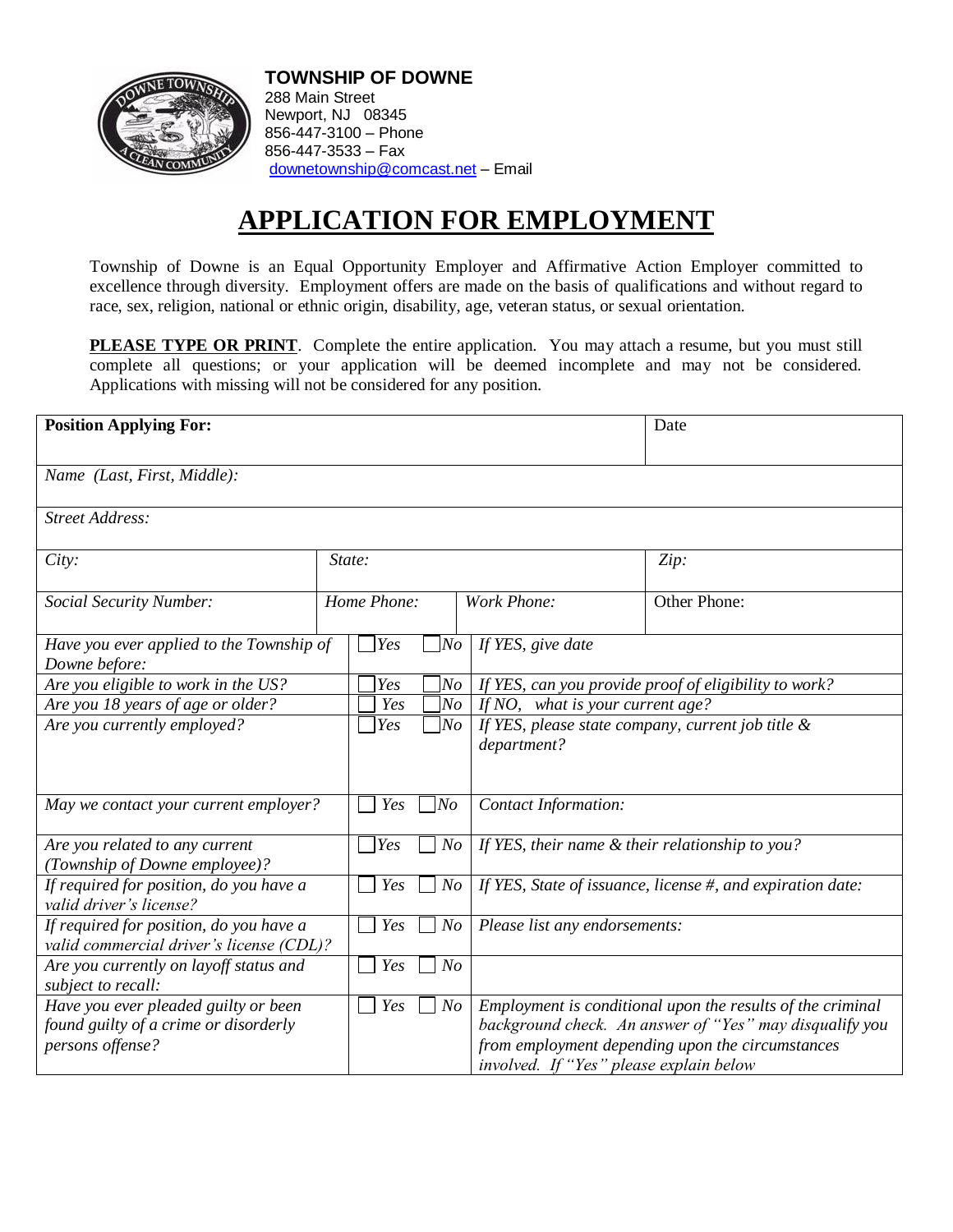**EDUCATION:** Provide information on your formal schooling and education. Include elementary, secondary, and post-secondary education, if any. Include any formal vocational or professional education. For high school and post-secondary education, indicate any major or specialty, such as Academic, Business, or Trade.

| <b>Name of School</b>                                                                                                    | <b>City/State</b> | Did you<br>graduate? | If No, $#$ of<br>years left to | If Yes, date<br>of | <b>Degree</b><br>received | <b>Major</b> |
|--------------------------------------------------------------------------------------------------------------------------|-------------------|----------------------|--------------------------------|--------------------|---------------------------|--------------|
|                                                                                                                          |                   |                      | graduate                       | <b>Graduation</b>  |                           |              |
| High School:                                                                                                             |                   | Yes<br>No            |                                |                    |                           |              |
|                                                                                                                          |                   |                      |                                |                    |                           |              |
| GED:                                                                                                                     |                   | No<br>Yes            |                                |                    |                           |              |
| Other School:                                                                                                            |                   | Yes<br>$\rm No$      |                                |                    |                           |              |
| College:                                                                                                                 |                   | Yes<br>No            |                                |                    |                           |              |
| College:                                                                                                                 |                   | Yes<br>No            |                                |                    |                           |              |
| Other credentials/licenses/professional affiliations, etc., which are relevant to the job(s) for which you are applying. |                   |                      |                                |                    |                           |              |

**SKILLS:** Please list technical skills, clerical skills, trade skills, etc., relevant to this position. Include relevant computer systems and software packages of which you have a working knowledge, and note your level of proficiency (basic, intermediate, expert)

**REFERENCES:** Please provide the names, addresses and phone numbers of three people who we may contact as a reference. They should not be relates or former supervisors.

| Name & Address | Phone Number | Years Known |
|----------------|--------------|-------------|
|                |              |             |
|                |              |             |
|                |              |             |
|                |              |             |
|                |              |             |
|                |              |             |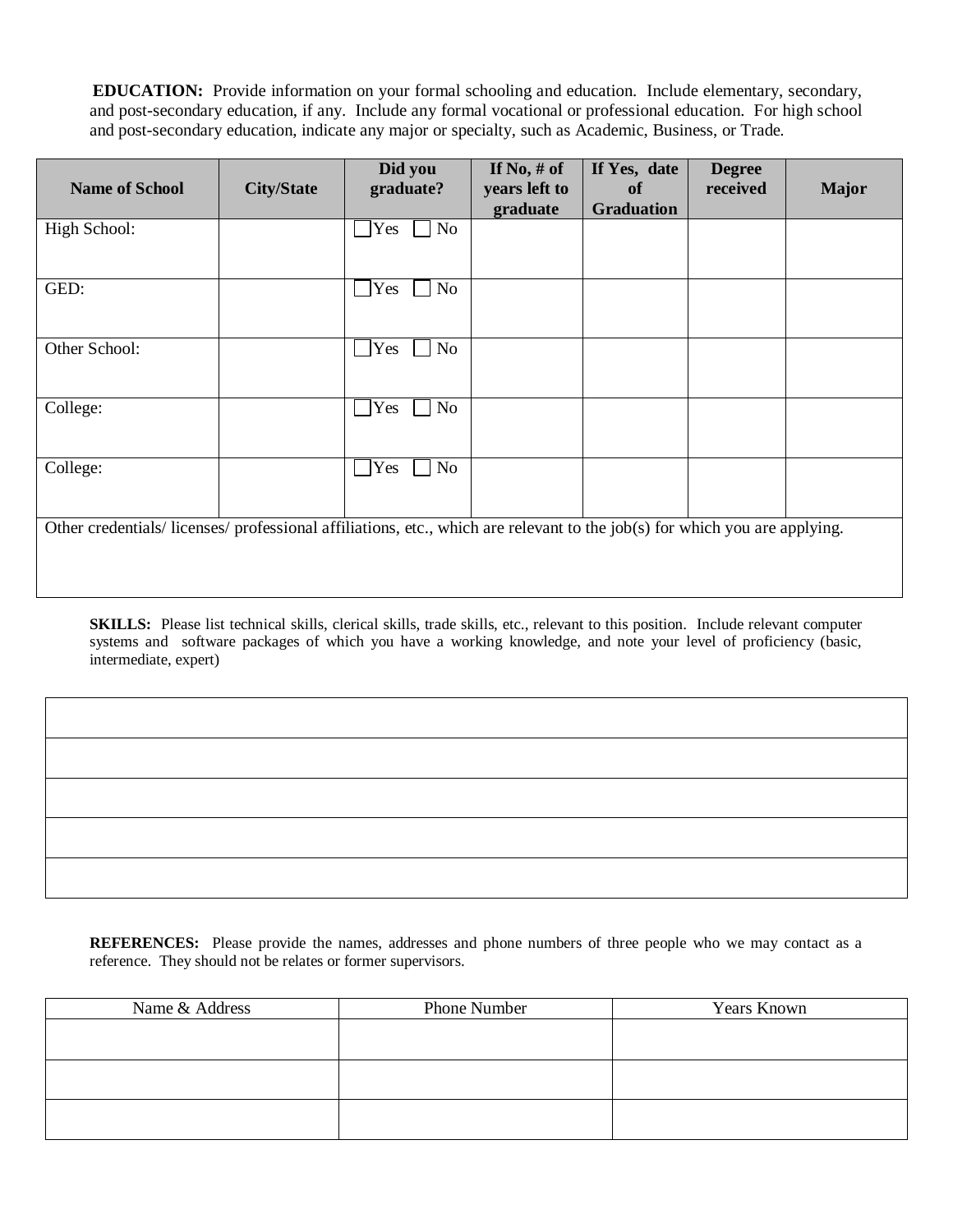WORK EXPERIENCE-Please detail your entire work history. Begin with your current or most recent employer. If you held multiple positions with the same organization, detail each position separately. Attach additional sheets if necessary. Omission of prior employment may be considered falsification of information. Please explain any gaps in employment. Include full-time military or volunteer commitments. **PLEASE DO NOT COMPLETE THIS INFORMATION WITH THE NOTATIONN "SEE RESUME."**

**PLEASE NOTE**: Township of Downe reserves the right to contact all current and former employers for reference information.

| Dates Employed (most recent                  |                                             | Title:                                                                             |
|----------------------------------------------|---------------------------------------------|------------------------------------------------------------------------------------|
| position)                                    | $\Box$ Full time<br>Part-time               |                                                                                    |
| From:<br>To                                  | If part-time, # hrs./wk: $\Box$             |                                                                                    |
| <b>Starting Salary:</b>                      | <b>Organization Name and Address:</b>       |                                                                                    |
| Final Salary:                                |                                             |                                                                                    |
| Supervisor's Name, Title and Phone<br>#:     | Other Reference Name, Title and<br>Phone#:  | Contact my current references:<br>At any time<br>Only if I am a finalist candidate |
| Primary duties:                              |                                             | Reason for Leaving:                                                                |
| Dates Employed (most recent<br>position)     | $\Box$ Full time<br>Part-time               | Title:                                                                             |
| To<br>From:                                  | If part-time, $# hrs./wk:$                  |                                                                                    |
| <b>Starting Salary:</b>                      | Organization Name and Address:              |                                                                                    |
| Final Salary:                                |                                             |                                                                                    |
| Supervisor's Name, Title and Phone<br>$\#$ : | Other Reference Name, Title and<br>Phone #: | Contact my current references:<br>At any time<br>Only if I am a finalist candidate |
| Primary duties:                              |                                             | Reason for Leaving:                                                                |
| Dates Employed (most recent<br>position)     | $\Box$ Full time<br>Part-time               | Title:                                                                             |
| From:<br>To                                  | If part-time, # hrs./wk: $\Box$             |                                                                                    |
| <b>Starting Salary:</b>                      | Organization Name and Address:              |                                                                                    |
| Final Salary:                                |                                             |                                                                                    |
| Supervisor's Name, Title and Phone<br>$\#$ : | Other Reference Name, Title and<br>Phone #: | Contact my current references:<br>At any time<br>Only if I am a finalist candidate |
| Primary duties:                              |                                             | Reason for Leaving:                                                                |